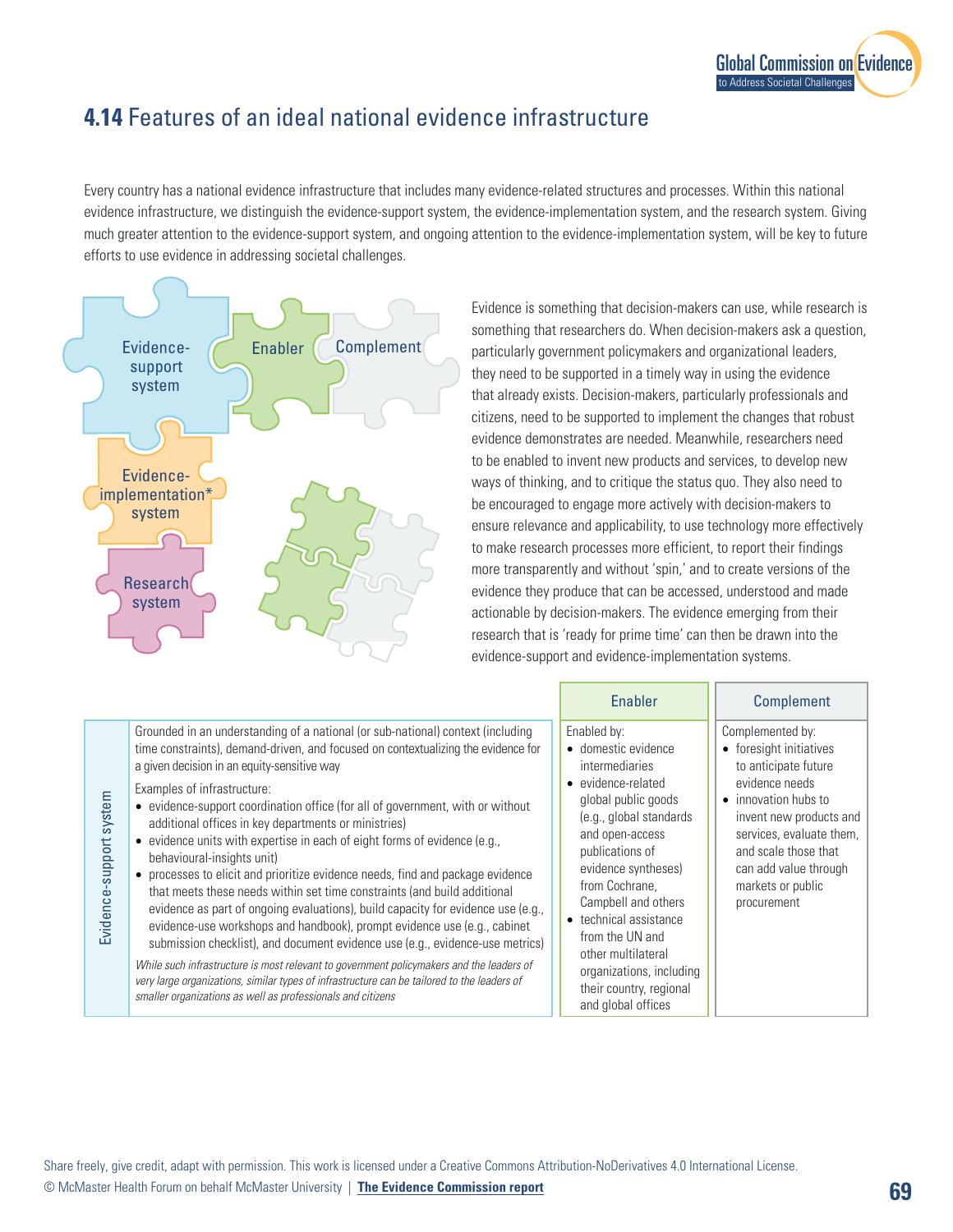|                                 |                                                                                                                                                                                                                                                                                                                                                                                                                                                                                                                                                                                                                                                                                                                                                                                                                                                                                                                                                                                                                                                                     | <b>Enabler</b>                                                                                    | Complement                                                                                                                                                                                                                                                                                                              |
|---------------------------------|---------------------------------------------------------------------------------------------------------------------------------------------------------------------------------------------------------------------------------------------------------------------------------------------------------------------------------------------------------------------------------------------------------------------------------------------------------------------------------------------------------------------------------------------------------------------------------------------------------------------------------------------------------------------------------------------------------------------------------------------------------------------------------------------------------------------------------------------------------------------------------------------------------------------------------------------------------------------------------------------------------------------------------------------------------------------|---------------------------------------------------------------------------------------------------|-------------------------------------------------------------------------------------------------------------------------------------------------------------------------------------------------------------------------------------------------------------------------------------------------------------------------|
| Evidence-implementation* system | Grounded in an understanding of evidence-related processes, driven by a mix<br>of demand and supply considerations, and focused on cycles of synthesizing<br>evidence, developing recommendations, disseminating them to decision-<br>makers, actively supporting their implementation, evaluating their impacts, and<br>incorporating lessons learned in the next cycle (18)<br>Examples of infrastructure:<br>• evidence-synthesis and guideline units<br>• evidence-implementation units to prioritize what to implement, identify<br>barriers and facilitators to implementation, and design strategies that address<br>barriers and leverage facilitators<br>• processes to build evidence into existing workflows (e.g., electronic<br>client records, digital decision-support systems, web portals, and quality-<br>improvement initiatives) and share it across them<br>While such infrastructure is most relevant to professionals and citizens, similar types of<br>infrastructure can be tailored to government policymakers and organizational leaders | Enabled by similar things<br>as above                                                             | Complemented by<br>government policymakers<br>and organizational leaders<br>using available levers to<br>support implementation<br>(e.g., adding recommended<br>products and services<br>to a benefits package,<br>and mandating public<br>reporting of an indicator<br>capturing adherence to a<br>recommended action) |
| Research system                 | Grounded in an understanding of disciplinary perspectives and research methods,<br>driven by supply-side considerations like curiosity, and focused on conducting<br>research that may or may not aim to contribute to the evidence taken up in the<br>evidence-support and evidence-implementation systems (19)<br>Examples of infrastructure:<br>• university departments and units<br>• processes to reward activities (e.g., peer-reviewed grants and publications),<br>which could be expanded to activities with a greater likelihood of achieving<br>impacts (e.g., engagement with and responsiveness to decision-makers)<br>Such infrastructure is most relevant to researchers                                                                                                                                                                                                                                                                                                                                                                            | Enabled by research-<br>related global public<br>goods (e.g., open-science<br><i>initiatives)</i> | Complemented by<br>government policymakers<br>and organizational<br>leaders using available<br>levers to reward certain<br>activities (e.g., institution-<br>assessment exercises<br>like the UK's Research<br>Excellence Framework)                                                                                    |

*\*We use the term evidence-implementation system to distinguish it from the evidence-support system. Some recent descriptions of what we mean by an evidence implementation system have called this an evidence ecosystem.(18) We have avoided this term both because it confuses those who are used to the literal meaning of an ecosystem and because it does not capture this system's focus on implementation. If we were to use the term evidence ecosystem, we would likely apply it to a combination of the evidence-support system and the evidence-implementation system.* 

Building on the first row above, an evidence-support system would ideally have the following features:

- supports decision-making by government policymakers, as well as by organizational leaders, professionals and citizens, with the best evidence and in ways that are:
	- ⚪ informed by a good understanding of their context including where and how decisions are made, the time constraints under which decisions are made, and the existing system arrangements that determine whether the right products and services get to those who need them – and of their capacities, opportunities and motivation to use evidence in decision-making
	- ⚪ responsive to their decision-related needs, time constraints, and preferences for product and process formats
	- ⚪ reflective of a commitment to matching the best evidence to the question asked and to working through what the evidence means for a given decision (i.e., to contextualizing the evidence), including how this may vary by groups and contexts (i.e., to bringing an equity lens to the evidence and to how it is viewed)
	- ⚪ delivered with judgement, humility and empathy and with appropriate attention to identifying and managing conflicts of interest
- enabled in systematic and transparent ways both by those within government and through strategic partnerships with evidence intermediaries and producers outside government, such as domestic evidence intermediaries and purveyors of global public goods and technical assistance
- complemented by those operating in two parts of what the UN calls its 'quintet of change,' namely strategic foresight and innovations.(20) The three other parts of the quintet of change – data analytics, behavioural/implementation research, and evaluation ('performance and results orientation') – are captured in our eight forms of evidence.